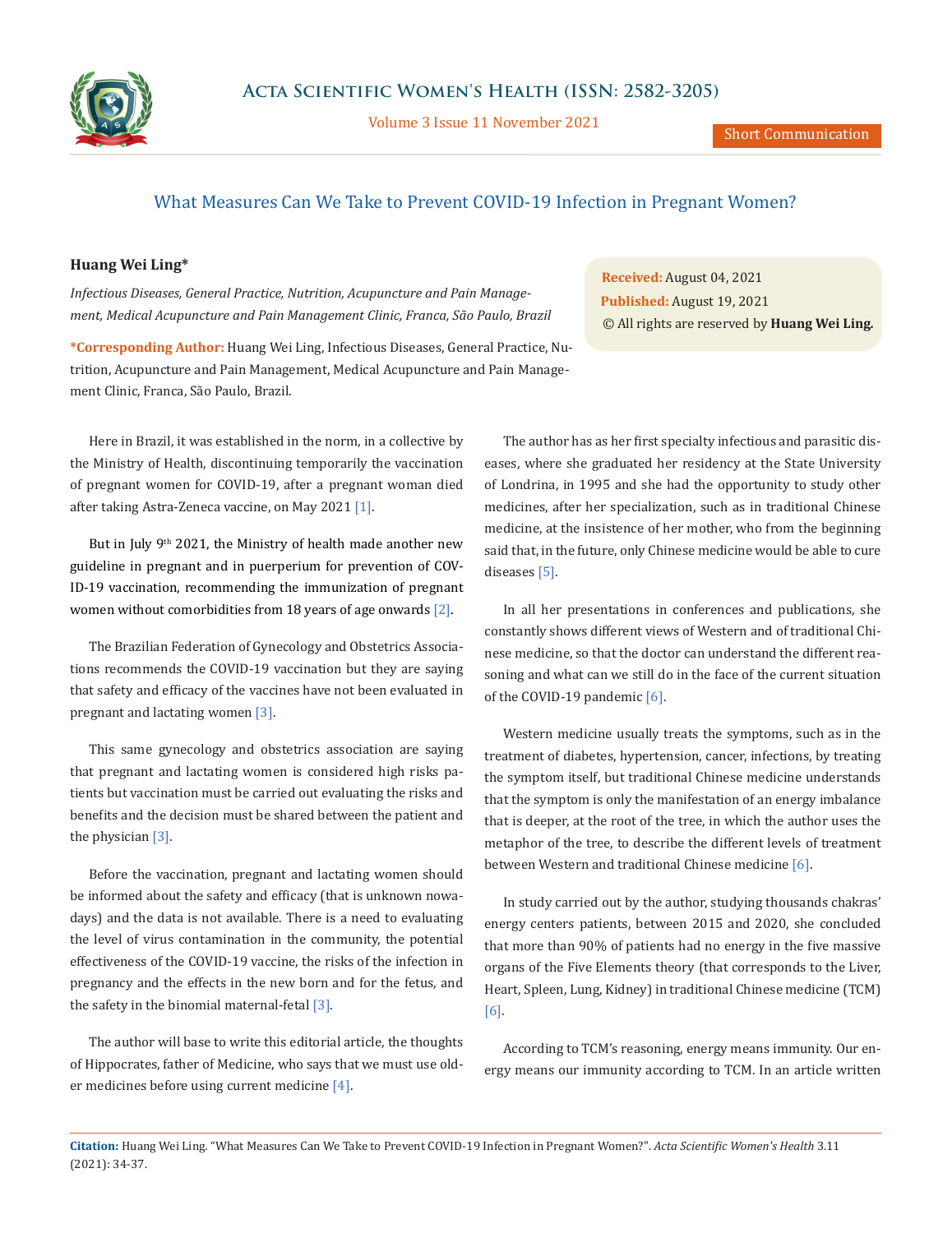by Hond-Di Ma., *et al*. (2013) entitled Traditional Chinese medicine and immune regulation, the authors are saying that there are an extensive role involving immunomodulatory effects of TCM, either stimulatory of immune cells, cytokine production, tumorigenesis and their inhibitory effects involving inflammation, auto-immune diseases and graft rejection [7].

In the article written by Huang (2021) entitled Are we vaccinating immunocompetent or immunocompromised people for COVID 19? the author is saying that most patients today are classified as immunodepressed due to the low energy found in the chakras' energy centers, in the majority of the patients that she analyzed during five years (2015 to 2020). In this article, she is explaining that the low energy presented by patients today, refers to influences generated by constant exposition to electromagnetic energy from cell phones, computers and about the 5G technology created by the modernization of telecommunication system [8].

Therefore, the author says that in her study, 97% of patients have no energy in the fifth chakra, which is responsible for the production of Blood and white cells, so it is very likely that the vaccination process does not form enough antibodies, as probably as it did in past, because the type of our population has changed today, and as shown in the article written by Huang (2021) entitled Is the Population in the World the Same as in the Past? [9].

Due to the increased risk of thrombosis in pregnant patients, shown in the daily practice by the author, in the study written by Bates., *et al*. (2012), entitled VTE, Thrombophilia, Antithrombotic Therapy, and Pregnancy they are presenting the use of low molecular weight heparin for prevention and treatment of pregnant women with venous thromboembolism instead of the use of unfractionated heparin. They are concluding in their article that they urgent need more studies to find the cause of all these manifestations in this kind of population [10].

The author presented on the  $13<sup>th</sup>$  International Summit on Gynaecology, Obstetrics and Women Health, that was held on May 7<sup>th</sup>, 2021 (Webinar), where she presented a study entitled Why is it Increasing the Number of Pregnant with Thrombophilia? In this presentation, the author is showing that due to energy deficiency pattern in the majority of the population nowadays, they are having more propensity to have Blood clot because to the Blood curculate inside the blood vessels adequately, there is the necessity of having energy in adequate amount [11].

In this case, the author explains that the deficiency of energy from the chakras' energy centers causes a lack of energy to circulate Blood normally, due to the deficiency of Yin, Yang, Qi and Blood, that is normally formed by the five massive organs (Liver, heart, Spleen, Lung and Kidney) in traditional Chinese medicine. These explanations were well done by Huang (2021) in the article entitled Chakras' Energies Deficiencies as the Main Cause of Myocardial Infarction without Arterial Obstruction [12].

According to traditional Chinese medicine, the body has an energy that fights against the entrance of external pathogenic factor inside the body that prevents the entry of SARS-CoV-2 inside the body. In this study written by the author (2021) entitled Are We Vaccinating Immunocompetent or Immunocompromised People for COVID 19? and in the second article entitled Is SARS-CoV-2 Strong or Our Body Is Weak?, she is demonstrating that 97% of patients she studied have no energy in the second chakra (Kidney) that is the energy responsible for preventing the invasion of external pathogenic factors (SARS-CoV-2 is considered an invasion of external pathogenic factor according to TCM, and demonstrated in the article above mentioned) [8,13].

Therefore, if we improve the Kidney's energy (second chakra), the pregnant patient's energy will improve to fight against the entry of this virus into her body, and using this kind of therapy, could be a good option to use as preventive measurements, when the use of vaccination for COVID-!9 is not well studied in this population and more safe preventive forms of access to this goal is the major importance on these days, to improve how they can be safer in these days, without needing to use vaccination, as they can induce complications not expected, such as death, as occurred in Brazil this year [1].

This treatment of internal organs lack of energy can be performed using highly diluted homeopathic medicines, through the theory created by Huang (2020) entitled Constitutional Homeopathy of the Five Elements based on Traditional Chinese Medicine. The author wrote this theory when she began to study homeopathy in Brazil in 2015, and she noticed that despite homeopathy has a very good action in the treatment of many symptoms and diseases presented by the patients, the physicians do not understand the how this kind of medication is acting inside the body of the patient. For this reason, she wrote another theory linking homeopathy created by Hahnemann (1755 - 1843) with traditional Chinese

35

**Citation:** Huang Wei Ling*.* "What Measures Can We Take to Prevent COVID-19 Infection in Pregnant Women?". *Acta Scientific Women's Health* 3.11 (2021): 34-37.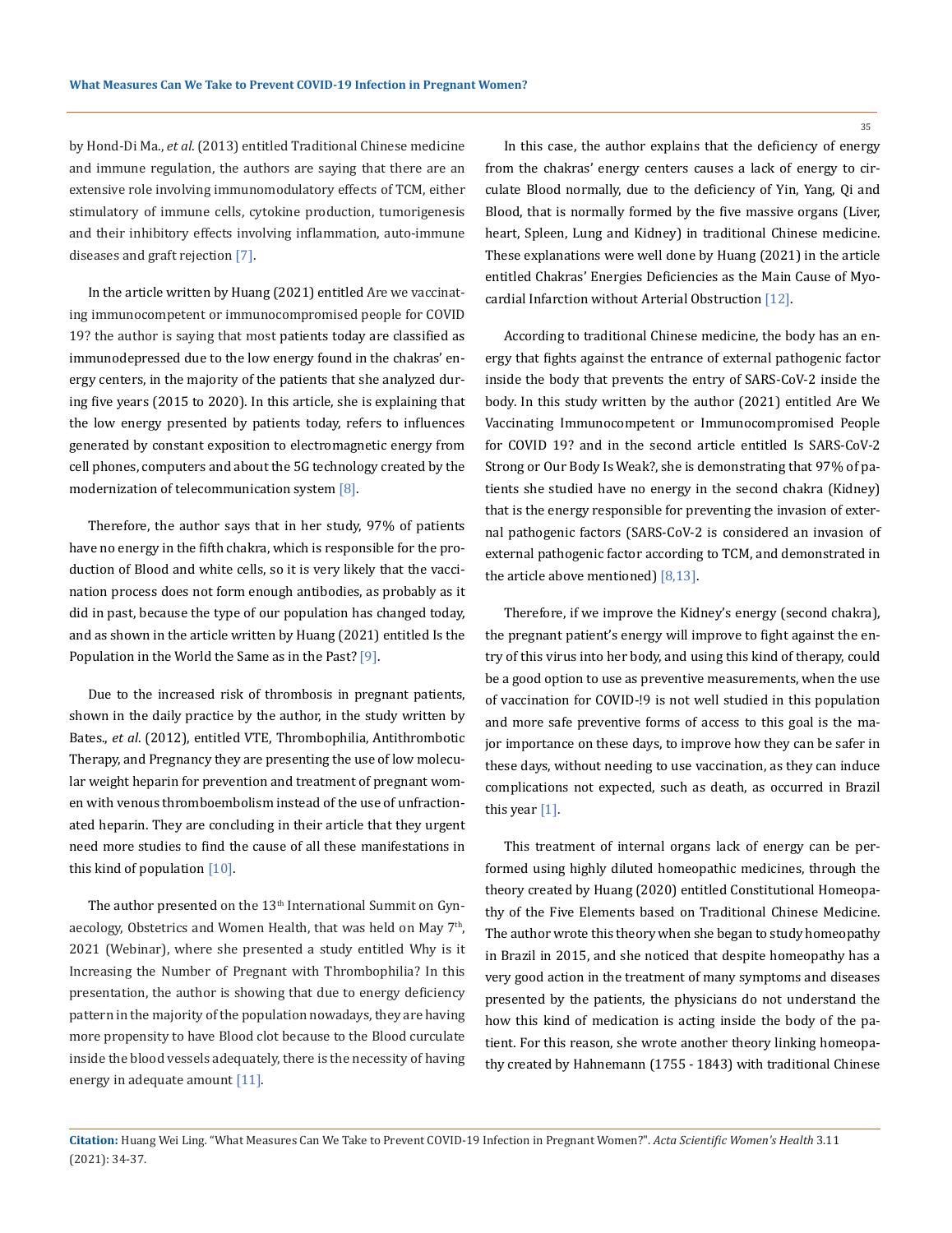medicine's reasoning, that has more than 5000 years of existence, following Hippocrates thoughts, that said that it is important to consider other ancient medical traditions prior to the knowledge we have nowadays  $[6,13,14]$ .

In this theory, to tone the Kidney (second chakra) to improve the Zheng-Qi, she has to tone all energy of the remaining organs, that are interconnected to the Kidney, which are also weak, because one organ depends on the energy of the other organ, to maintain the energy flow. For example, the Kidney receives energy from the Lung (fourth chakra), which receives energy from the Spleen (fifth chakra). The Spleen receives energy from the Heart (third chakra), which receives energy from the Liver (first chakra). The drugs used are Silicea, Natrum muriaticum, Phosphorus, Sulphur and Calcarea carbonic, and the patient must use these medications, described in this article, in a single dose mode for the gestational period to fulfill the energy necessary to maintain the body strong to fight against the virus entrance. This theory was written by Huang (2020) in an article entitled Constitutional Homeopathy of the Five Elements based on Traditional Chinese Medicine. Using these medications, she can prevent the formation of gestational diabetes, hypertension or pre-eclampsia or eclampsia (presented in the Webinar on Women's Health and Emergency Maternal Care, that was held on April 27, 2021) and other emotional and physical problems because we will be treating the root of the formation of all diseases at the same time, when using this theory  $[14, 15]$ .

A second type of homeopathic medicine that can be used in these pregnant patients is the SARS-CoV-2 nosode. These are medicines made by the secretion of patients who had COVID-19 but subjected to dilution in several times. The principle of homeopathy created by Hahnemann (1755-1843) is that if you give the substance for a normal subject, this same substance will cause the disease, but if you dilute this same substance in a highly diluted way, this same medicine will be the medication to treat this disease and this medication will be the object of cure of this same disease  $[13]$ .

In the article written by Omer., *et al*. (2020) entitled Preventive measures and management of COVID-19 in pregnancy, they are saying that pregnant women with SARS-CoV-2 infection has high risks of spontaneous miscarriage, preterm birth and intra-uterine growth restriction. But the preventive measurements in this period is the same of what we know about the prevention in the population (hand washing, use of masks, etc.)  $[16]$ .

In the article written by Kaplan (1994) entitled Homoeopathy: 2. In pregnancy and for the under-fives, he is saying that the correct prescription of constitutional homeopathy can increases the well-being in the pre-gestational period and can improve the fertility. Homeopathy medications are very good remedy for sickness before and after labor [17].

Therefore, in the case of using highly diluted medications for pregnant patients, such as homeopathies (using Hahnemann's reasoning and Constitutional Homeopathy of the Five Elements based on Traditional Chinese Medicine) we are medicating with the intention of increasing the energy of these patients, preventing the formation of many diseases in pregnant women, and not only CO-VID-19, such as thrombophilia, gestational diabetes, pre-eclampsia and the diseases that by chance, would come in the fetus, due to the lack of energy from the pregnant woman, to the growing fetus, as it is currently being developed in an already very low energy from the mother. In this study, the author would like to emphasize the importance to treat the couple, before the pregnancy, to prevent he formation of diseases in this fetus, because as showed by the author, they are coming in a very low energy body of the mother and the father pattern of energy, as the Huang (2021) wrote in the article entitled Why is Infertility So High Among Couples Nowadays? [14,18].

Therefore, in addition to strengthening the pregnant woman and preventing COVID-19, we would prevent many other diseases during pregnancy and in the postpartum period, such as in the article written by Huang (2020) entitled Blood Deficiency as a Cause of Post-Partum Depression on the Mother and Giant Congenital Nevus on the Baby [19].

Therefore, the author usually emphasizes in all her articles and through this editorial publication, the need to integrate Western with Chinese medicine, in order to understand in depth sense, how diseases are formed and how we can make a greater protection, without having to use the SARS-CoV-2 vaccine today, which still many times, no very clear studies accepted, regarding the possible side effects in the present and in the future, that it could come here, in these pregnant women, as currently demonstrated in some clinical cases with fatal evolution [13].

36

**Citation:** Huang Wei Ling*.* "What Measures Can We Take to Prevent COVID-19 Infection in Pregnant Women?". *Acta Scientific Women's Health* 3.11 (2021): 34-37.